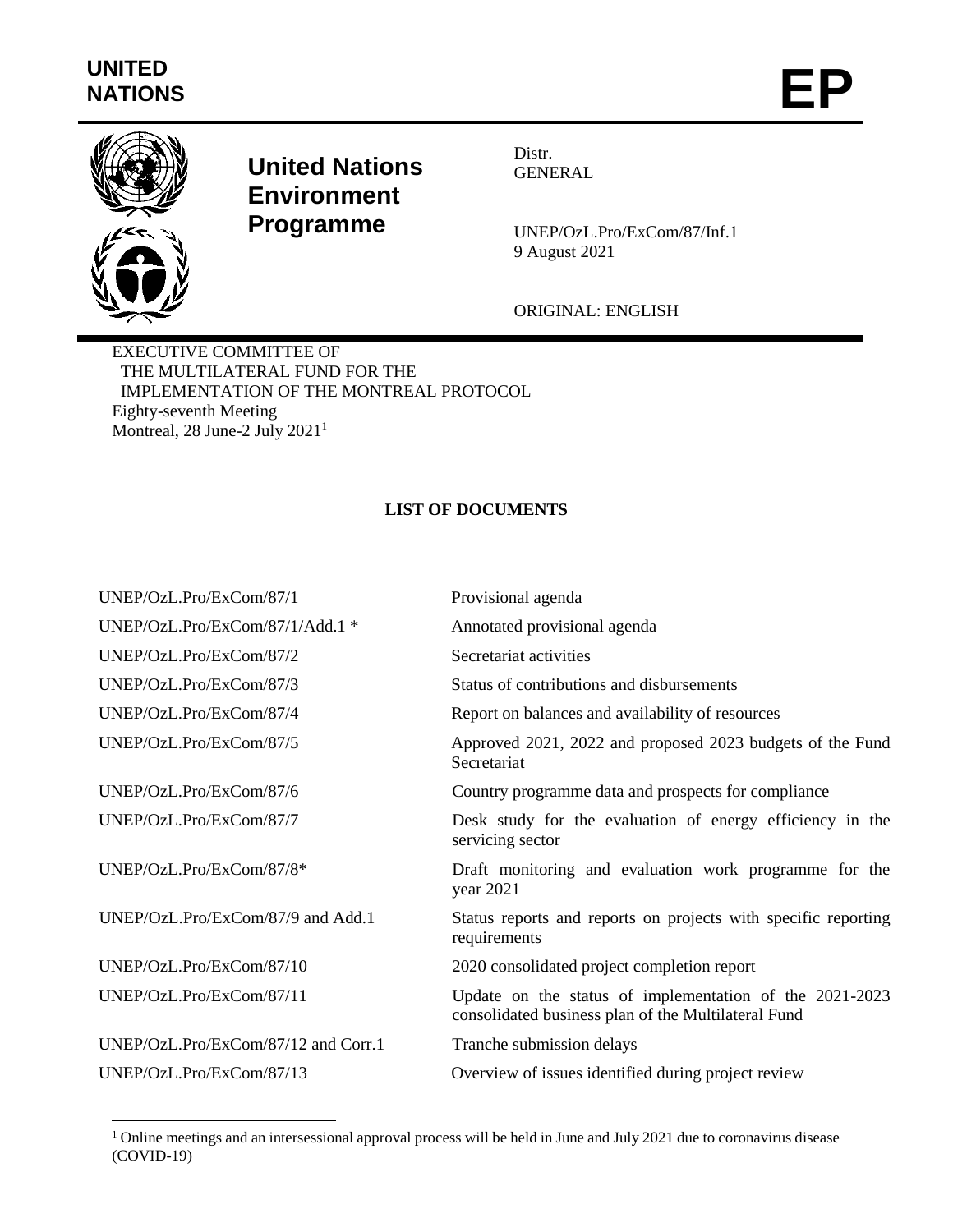UNEP/OzL.Pro/ExCom/87/14 Bilateral cooperation UNEP/OzL.Pro/ExCom/87/15 UNDP work programme for 2021 UNEP/OzL.Pro/ExCom/87/16 UNEP work programme for 2021 UNEP/OzL.Pro/ExCom/87/17 UNIDO work programme for 2021 UNEP/OzL.Pro/ExCom/87/19 Project proposals: Belize UNEP/OzL.Pro/ExCom/87/20 Project proposal: Benin UNEP/OzL.Pro/ExCom/87/23 Project proposal: Chad UNEP/OzL.Pro/ExCom/87/24 Project proposal: Comoros UNEP/OzL.Pro/ExCom/87/25 Project proposal: Egypt UNEP/OzL.Pro/ExCom/87/26 Project proposal: El Salvador UNEP/OzL.Pro/ExCom/87/27 Project proposal: Gabon UNEP/OzL.Pro/ExCom/87/28 and Corr.1 Project proposal: Ghana UNEP/OzL.Pro/ExCom/87/29\* Project proposal: India UNEP/OzL.Pro/ExCom/87/30 Project proposal: Iraq UNEP/OzL.Pro/ExCom/87/31 Project proposal: Lesotho UNEP/OzL.Pro/ExCom/87/32 Project proposal: Papua New Guinea UNEP/OzL.Pro/ExCom/87/33 Project proposal: Paraguay UNEP/OzL.Pro/ExCom/87/34 Project proposal: Qatar UNEP/OzL.Pro/ExCom/87/36 Project proposals: Saint Lucia UNEP/OzL.Pro/ExCom/87/37 Project proposal: Sierra Leone UNEP/OzL.Pro/ExCom/87/38 Project proposal: Togo UNEP/OzL.Pro/ExCom/87/40 Project proposal: Viet Nam

UNEP/OzL.Pro/ExCom/87/44

UNEP/OzL.Pro/ExCom/87/18 The World Bank work programme for 2021 UNEP/OzL.Pro/ExCom/87/21 Project proposal: Plurinational State of Bolivia UNEP/OzL.Pro/ExCom/87/22 Project proposals: Bosnia and Herzegovina UNEP/OzL.Pro/ExCom/87/35 Project proposal: Republic of Moldova UNEP/OzL.Pro/ExCom/87/39 Project proposal: United Republic of Tanzania UNEP/OzL.Pro/ExCom/87/41 Overview of current monitoring, reporting, verification and enforceable licensing and quota systems developed with support from the Multilateral Fund UNEP/OzL.Pro/ExCom/87/42 Review of institutional strengthening projects, including funding levels (decision 74/51(d)) UNEP/OzL.Pro/ExCom/87/43 Update of the analysis of the implications of parallel or integrated implementation of HCFC phase-out and HFC phase-down activities (decision 84/86(b)(i)) Development of the cost guidelines for the phase-down of HFCs

in Article 5 countries: Draft criteria for funding

 $(decision 83/65(d))$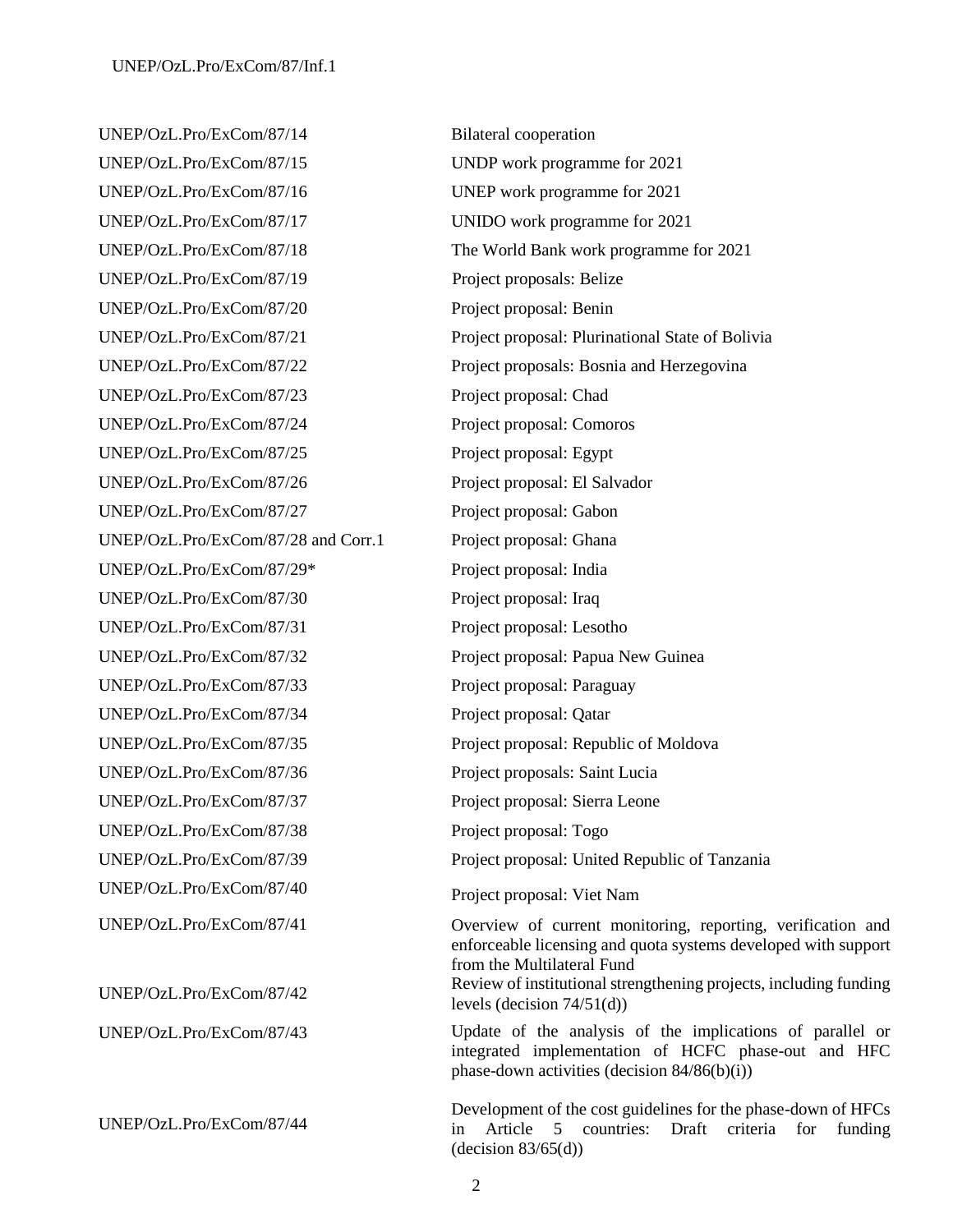| UNEP/OzL.Pro/ExCom/87/45                             | A document discussing potential strategies, policy measures and<br>commitments, as well as projects and activities that could be<br>integrated within stage I of HFC phase-down plans for Article 5<br>countries to ensure limits on growth and sustainable reductions<br>in HFC consumption (decision $84/54(b)$ )                                                                                                                           |
|------------------------------------------------------|-----------------------------------------------------------------------------------------------------------------------------------------------------------------------------------------------------------------------------------------------------------------------------------------------------------------------------------------------------------------------------------------------------------------------------------------------|
| UNEP/OzL.Pro/ExCom/87/46                             | Draft guidelines for the preparation of HFC phase-down plans<br>for Article 5 countries (decision 86/93)<br>Analysis of the level and modalities of funding for HFC                                                                                                                                                                                                                                                                           |
| UNEP/OzL.Pro/ExCom/87/47                             | refrigeration<br>servicing<br>phase-down<br>in<br>the<br>sector<br>(decisions $83/65(b)$ and $84/86(b)(ii)$ )                                                                                                                                                                                                                                                                                                                                 |
| UNEP/OzL.Pro/ExCom/87/48                             | A synthesis report describing best practices and ways for the<br>Executive Committee to consider operationalizing paragraph 24<br>of decision XXVIII/2 (decision 84/87(b))                                                                                                                                                                                                                                                                    |
| UNEP/OzL.Pro/ExCom/87/49                             | Analysis of and information on the incremental costs and their<br>duration, and the cost effectiveness of all approved investment<br>projects in the relevant manufacturing sectors and sub-sectors<br>(decision 84/87(a))                                                                                                                                                                                                                    |
| UNEP/OzL.Pro/ExCom/87/50                             | Paper on ways to operationalize paragraph 16 of<br>decision XXVIII/2 and paragraph 2 of decision XXX/5 of the<br>Parties (decision 84/88)                                                                                                                                                                                                                                                                                                     |
| UNEP/OzL.Pro/ExCom/87/51<br>UNEP/OzL.Pro/ExCom/87/52 | Framework for consultations with relevant funds and financial<br>institutions to explore the mobilization of additional financial<br>resources for maintaining or enhancing energy efficiency when<br>replacing HFCs with low global-warming potential refrigerants<br>in the refrigeration and air-conditioning sector (decision 86/94)<br>Key aspects related to HFC-23 by-product control technologies<br>(decisions $86/95$ and $86/96$ ) |
| UNEP/OzL.Pro/ExCom/87/53                             | Key aspects related to HFC-23 by-product control technologies:<br>Argentina (decision 86/95)                                                                                                                                                                                                                                                                                                                                                  |
| UNEP/OzL.Pro/ExCom/87/54                             | Key aspects related to HFC-23 by-product control technologies:<br>Mexico (decision 86/96)                                                                                                                                                                                                                                                                                                                                                     |
| UNEP/OzL.Pro/ExCom/87/55                             | Report on the progress made on the recruitment process for the<br>position of Chief Officer of the Secretariat of the Multilateral<br>Fund (decision $86/2(h)$ )                                                                                                                                                                                                                                                                              |
| UNEP/OzL.Pro/ExCom/87/56                             | Draft report of the Executive Committee of the Multilateral Fund<br>for the Implementation of the Montreal Protocol to the<br>Thirty-Third Meeting of the Parties.                                                                                                                                                                                                                                                                            |
| UNEP/OzL.Pro/ExCom/87/57                             | Report of the Sub-group on the Production Sector                                                                                                                                                                                                                                                                                                                                                                                              |
| UNEP/OzL.Pro/ExCom/87/58                             | Report of the 87 <sup>th</sup> meeting of the Executive Committee                                                                                                                                                                                                                                                                                                                                                                             |
| UNEP/OzL.Pro/ExCom/87/CRP.1                          | Draft decision on agenda item $13(g)(ii)$ : Framework for<br>consultations with relevant funds and financial institutions to<br>explore the mobilization of additional financial resources for                                                                                                                                                                                                                                                |

maintaining or enhancing energy efficiency when replacing HFCs with low-global-warming-potential refrigerants in the refrigeration and air-conditioning sector (decision 86/94)